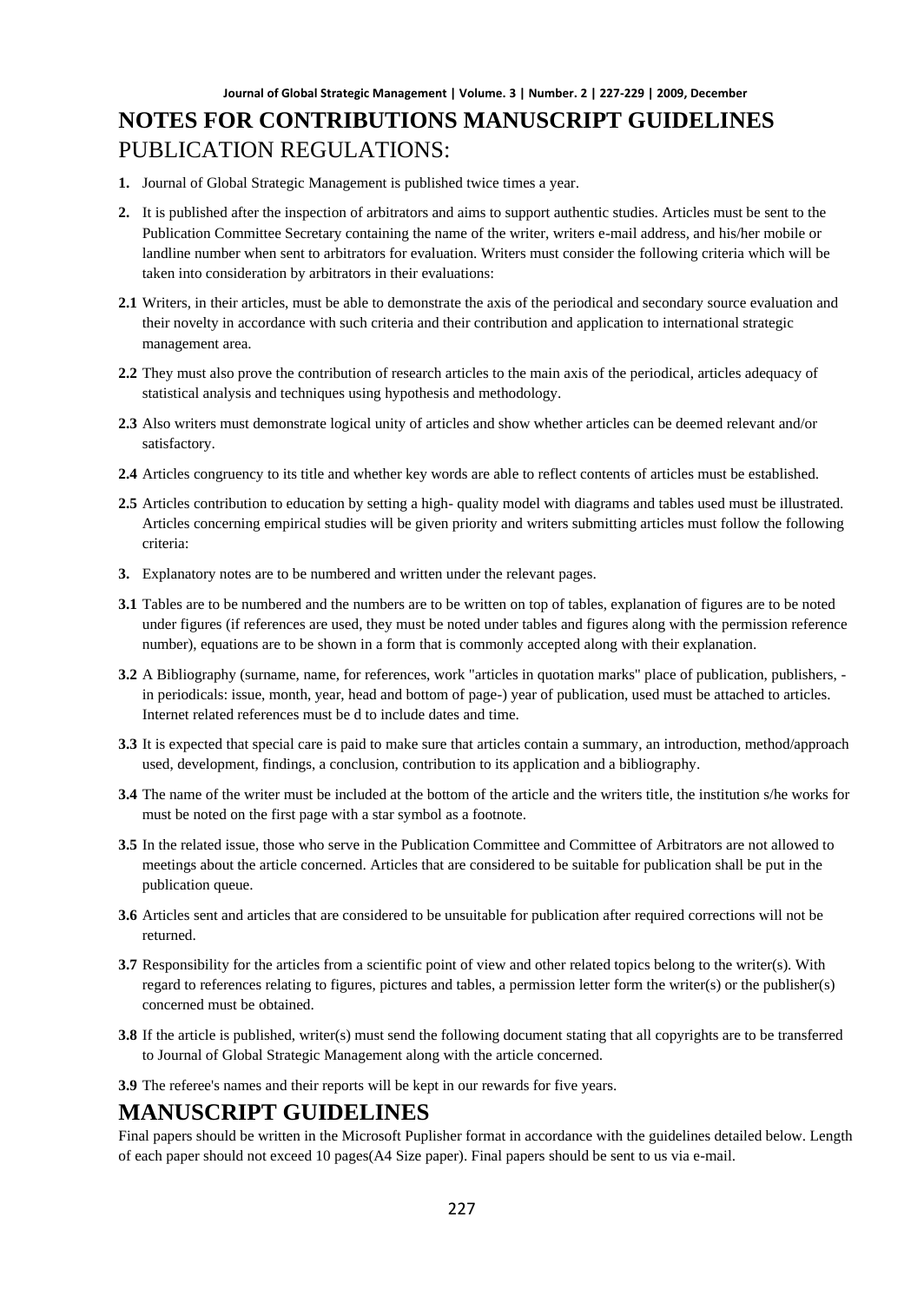#### **Journal of Global Strategic Management | Volume. 3 | Number. 2 | 227-229 | 2009, December**

### **Base Font**

The paper should be typed Times New Roman with Point Size 10 and Single-spaced. A space should be between each paragraph.

# **Margins**

Set your margins as follows: Left Margin:3 cm Right Margin:3 cm Top Margin:3 cm Bottom Margin:2,50 cm

# **Title**

The title should be in all capital letters, boldface, "SIZE 20" and centered at the top of the first page. The author(s) and affiliations(s) should be centered, bold face, "SIZE 16" and single-spaced, beginning on the second line below the title. Do not use titles such as Dr. or Assistant Professor. etc.

## **Abstract**

On the second line following the author(s) and affiliation(s), the word abstract should be centered and typed in all capital letters boldface with the "SIZE 16". The text of the abstract should be italicized and not more than 500 words and 3-5 keywords must be included.

## **ABSTRACT**

The main object of this paper $\hat{a} \in \mathcal{C}_1$ 

### **Body**

The body of the paper following the abstract should be single-space, and both left and right justified. Microsoft Word calls this "Justify".

First-level headings should be centered, boldface and in all capital letters with the "SIZE14" (Following the abstract, include a first level heading before the first paragraph of the body of the paper to clearly separate the two).

### **INTRODUCTION**

Second -level headings should be flush with the left margin, bold face, "SIZE 16" and in upper and lower case letters (NOT all caps).

# **Strategic Decision Making**

# **Exhibits And Appendices**

Exhibits may be included with each one appearing on a separate page. Exhibits should be typed as close as possible to the location they are cited. Headings should be centered, boldface, and capitalized above the exhibit. The size of the heading for each exhibit should be "SIZE 12".

# **EXIHIBIT 1**

Appendices should immediately follow the body of the paper and precede the references. The word appendix should be centered above the appendix, in "SIZE 16", bold and caps.

### **APPENDIX References**

Calling references in the text should be handled with the use of last name, year of publication and page number. Ansoff (1965; 56) indicate that  $\hat{\mathbf{a}} \in \mathbb{R}^n$ 

The bibliography should include those reference cited in the text of the paper and should be titled REFERENCE, which must be all in capital letters, boldface and "SIZE 16". References should be listed on a separate page at the end of the paper. A line must be skipped between references.

# **REFERENCES**

Bourgeois, L.J. and Eisenhardt, Kathleen M.(1988), Strategic Decision Process in High Velocity Environment: Four Cases in the Microcomputer Industry, Management Science, 34, pp.816-835.

Kirkwood, Craig W., (1997), Strategic Decision Making, Multi-objective Decision Analysis with Spreadsheets, Wadsworth Puplishing Company, California, USA.

Footnotes will NOT be used for references.